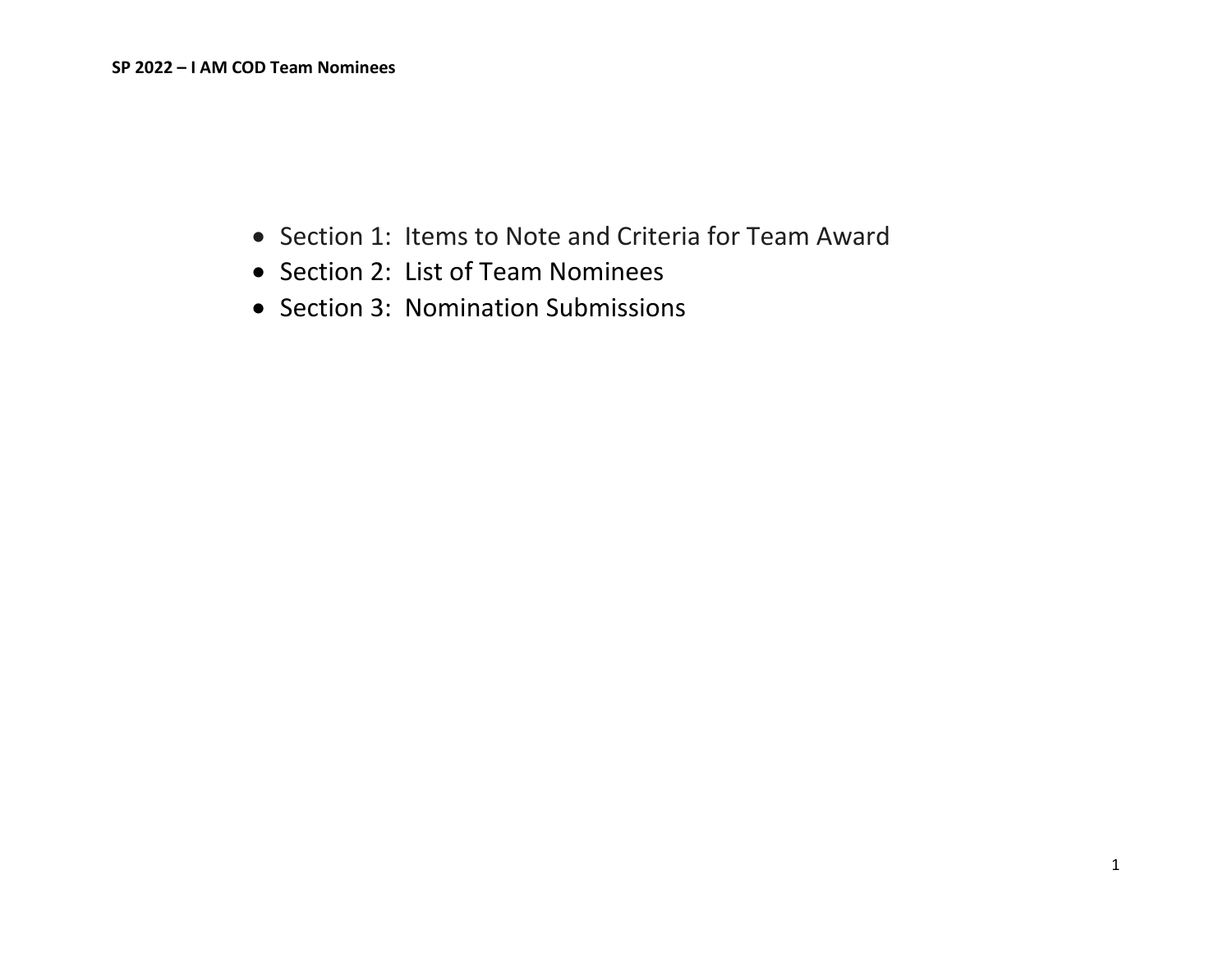## **Section 1: Items to Note**

### **Award Amounts**

| Individual Awards (per semester) | Team Awards (per semester, per individual) |
|----------------------------------|--------------------------------------------|
| \$500.00                         | \$50.00                                    |

## **Criteria for I Am COD Team Award**

**Nominators choose the criterion that best describes why this team is being nominated:** (*multiple criteria may be selected*)

*Core Values | Service Excellence | Exceptional Performance*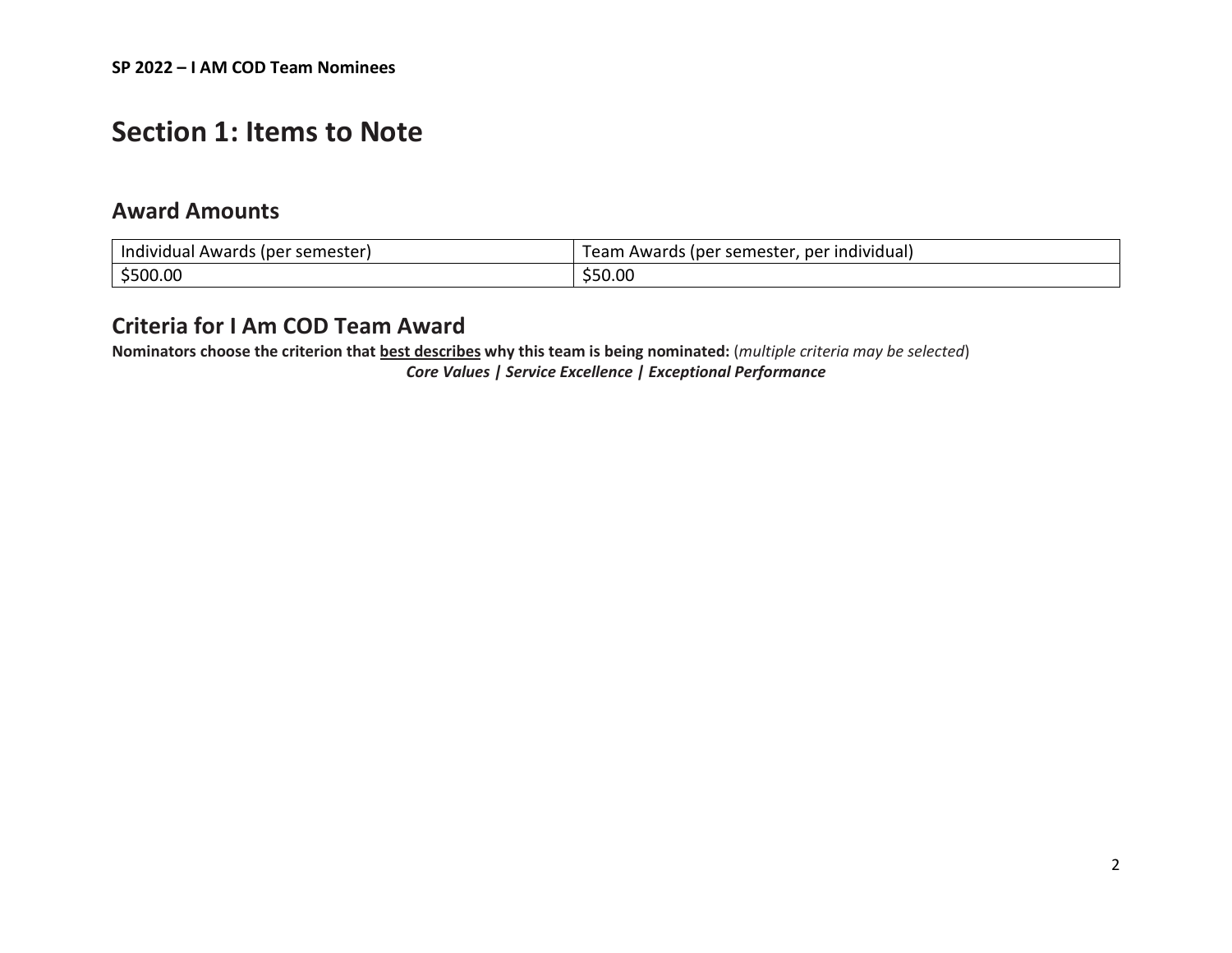| <b>Team (Nominee)</b>          | <b>Team Members</b>                       |                       | Nominator(s)                                                |
|--------------------------------|-------------------------------------------|-----------------------|-------------------------------------------------------------|
| ESM Purchase, Contract         | Anne Marie Dando                          | Jon Hetelle           | Theresa Dobersztyn, Procurement Services                    |
| Management and                 | <b>Kevin Casey</b>                        | Juan Zayas            |                                                             |
| Chrome River Project           | Jordan Towne                              | Joyce Sekerka         |                                                             |
| Team                           | Lisa Erl                                  | <b>Eugene Refakes</b> |                                                             |
|                                | Gina Wheatley                             | Dave Virgilio         |                                                             |
|                                | Michael Cicero                            | Donna Berliner        |                                                             |
|                                | Susan Sutherland                          | Scott Brady           |                                                             |
| <b>Horticulture Team</b>       | <b>Brian Clement</b>                      |                       | Ellen Kamps, Horticulture                                   |
|                                | Amy Hull                                  |                       |                                                             |
|                                | Connie Kollmeyer                          |                       |                                                             |
|                                | <b>Martin Bartz</b>                       |                       |                                                             |
| <b>Higher Emergency</b>        | Diana Del Rosario                         | Diana Christopher     | Nishia Ikezoe Heard, Office of Student Financial Assistance |
| Education Relief Fund /        | Dave Virgilio                             | Nishia Ikezoe Heard   |                                                             |
| Governor's Emergency           | Michelle Resnick                          | Dan Deasy             |                                                             |
| <b>Education Relief team</b>   | Marcia Frank                              | Melissa Doguim        |                                                             |
| <b>IT Office Classroom</b>     | <b>Scott Fencl</b>                        |                       | Carmen Abernathy, Information Technology                    |
| Technology                     | <b>Ernest Moore</b>                       |                       |                                                             |
| <b>Chaparral Fitness</b>       | <b>Matt Cousins</b>                       | Jeannine Beilfuss     | Chris Gekas, Multimedia Services                            |
|                                | John Pangan                               | Abe Quintero          |                                                             |
|                                | Diane Olsen                               | Claudia Garcia-Ortega |                                                             |
|                                | William Fajkus                            | <b>Gina Tanglis</b>   |                                                             |
|                                | Dana Graczyk                              | Ian Welsh             |                                                             |
| Counseling, Advising           | Laura Kaslow                              | Dana Thompson         | Danice McGrath, Counseling, Advising and Transfer Services  |
| and Transfer Services          | Amal Jared                                | <b>Steve Gustis</b>   |                                                             |
| Programming                    | <b>Wendy Thorup-Pavlick</b>               | Carla Johnson         |                                                             |
| Committee                      | Laura Nenninger                           |                       |                                                             |
| <b>Testing/Virtual Testing</b> | *See appendix for full list of team names |                       | Alexandra Bennett, Physics                                  |
| <b>Center Team</b>             |                                           |                       |                                                             |

# **Section 2: List of Team Nominees**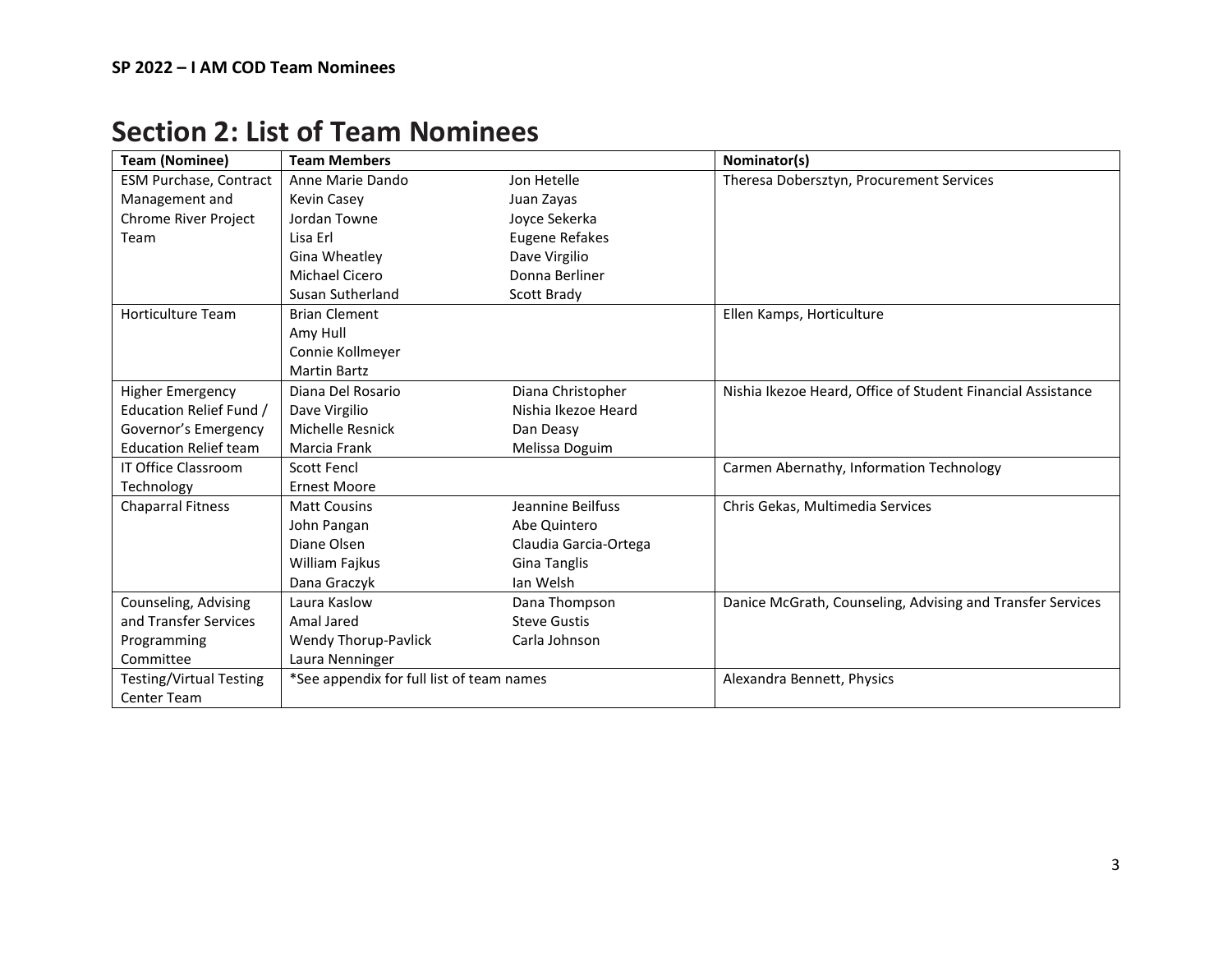# **Section 3: Nomination Submissions**

**When was the team formed and/or what was/is the main purpose of this team? Describe the project/process/initiative that this team collaborated on. Describe the impact on students/employees/community.**

| Team                                                                                                  | <b>Nomination Submission Text</b>                                                                                                                                                                                                                                                                                                                                                                                                                                                                                                                                                                      |
|-------------------------------------------------------------------------------------------------------|--------------------------------------------------------------------------------------------------------------------------------------------------------------------------------------------------------------------------------------------------------------------------------------------------------------------------------------------------------------------------------------------------------------------------------------------------------------------------------------------------------------------------------------------------------------------------------------------------------|
| ESM Purchase,<br><b>Contract Management</b>                                                           | ESM Purchase, Contract Management and Chrome River Project Team In 2018 the College of DuPage released a                                                                                                                                                                                                                                                                                                                                                                                                                                                                                               |
| and Chrome River                                                                                      | request for proposals for a new eProcurement system to replace the outdated Mercury Commerce purchasing system<br>that was purchased in 2008 and installed in 2010. ESM Solutions Corporation was selected as the new eProcurement                                                                                                                                                                                                                                                                                                                                                                     |
| Project Team                                                                                          | software provider and awarded a three-year contract by the Board of Trustees on July 19, 2018. Due to                                                                                                                                                                                                                                                                                                                                                                                                                                                                                                  |
| Anne Marie Dando<br>Kevin Casey<br>Jordan Towne<br>Lisa Erl<br>Gina Wheatley<br><b>Michael Cicero</b> | implementation challenges as a result of the new system not being fully developed for integration with Colleague,<br>COD's system of record, the new system was not fully implemented until July 6, 2021. On August 19, 2021, the Board<br>of Trustees awarded a three-year contract renewal to ESM Solutions Corporation for ESM Purchase and Contract<br>Management software and support. Chrome River, the Accounts Payable invoicing software as part of this<br>eProcurement purchase, went live on September 7, 2021.                                                                            |
| Susan Sutherland                                                                                      | The goals of the new eProcurement system are the following:                                                                                                                                                                                                                                                                                                                                                                                                                                                                                                                                            |
| Jon Hetelle<br>Juan Zayas<br>Joyce Sekerka                                                            | • Improve transparency, accountability, oversight and standardization in procurement processes;<br>• Transition, where appropriate, from transactional purchasing to strategic purchasing for efficient and effective<br>spend management savings throughout the procurement process;                                                                                                                                                                                                                                                                                                                  |
| Eugene Refakes<br>Dave Virgilio<br>Donna Berliner                                                     | • Centralize and streamline the administration of contracts over all aspects of the contract lifecycle and support a<br>diverse range of contracts and agreements;                                                                                                                                                                                                                                                                                                                                                                                                                                     |
| Scott Brady                                                                                           | • Streamline the processing of all procurement transactions; and                                                                                                                                                                                                                                                                                                                                                                                                                                                                                                                                       |
|                                                                                                       | • Encourage fair and equitable competition for vendors and vendor diversity participation. The COD ESM Purchase,                                                                                                                                                                                                                                                                                                                                                                                                                                                                                       |
|                                                                                                       | Contract Management and Chrome River cross functional project team consists of the following employees from<br>Procurement Services, Finance, Accounts Payable, Information Technology, Business Services and the Employee<br>Development Center: Anne Marie Dando, Kevin Casey, Jordan Towne Lisa Erl, Gina Wheatley, Michael Cicero, Susan<br>Sutherland, Jon Hetelle, Juan Zayas, Joyce Sekerka, Eugene Refakes, Dave Virgilio, Donna Berliner and Scott Brady.                                                                                                                                     |
|                                                                                                       | As the Manager of Procurement Service, I am recusing myself from this project team recognition since I am submitting<br>this "I AM COD AWARD" nomination and Ellen Roberts as our Vice President of Administrative Affairs and Cabinet<br>Member. The dedicated COD project team participated in bi-monthly project status meetings with ESM staff over the<br>three-year implementation process. The Procurement Services Team participated in weekly team meetings with ESM<br>staff during the same time and Accounts Payables staff met with Chrome River staff weekly starting in April 2021. The |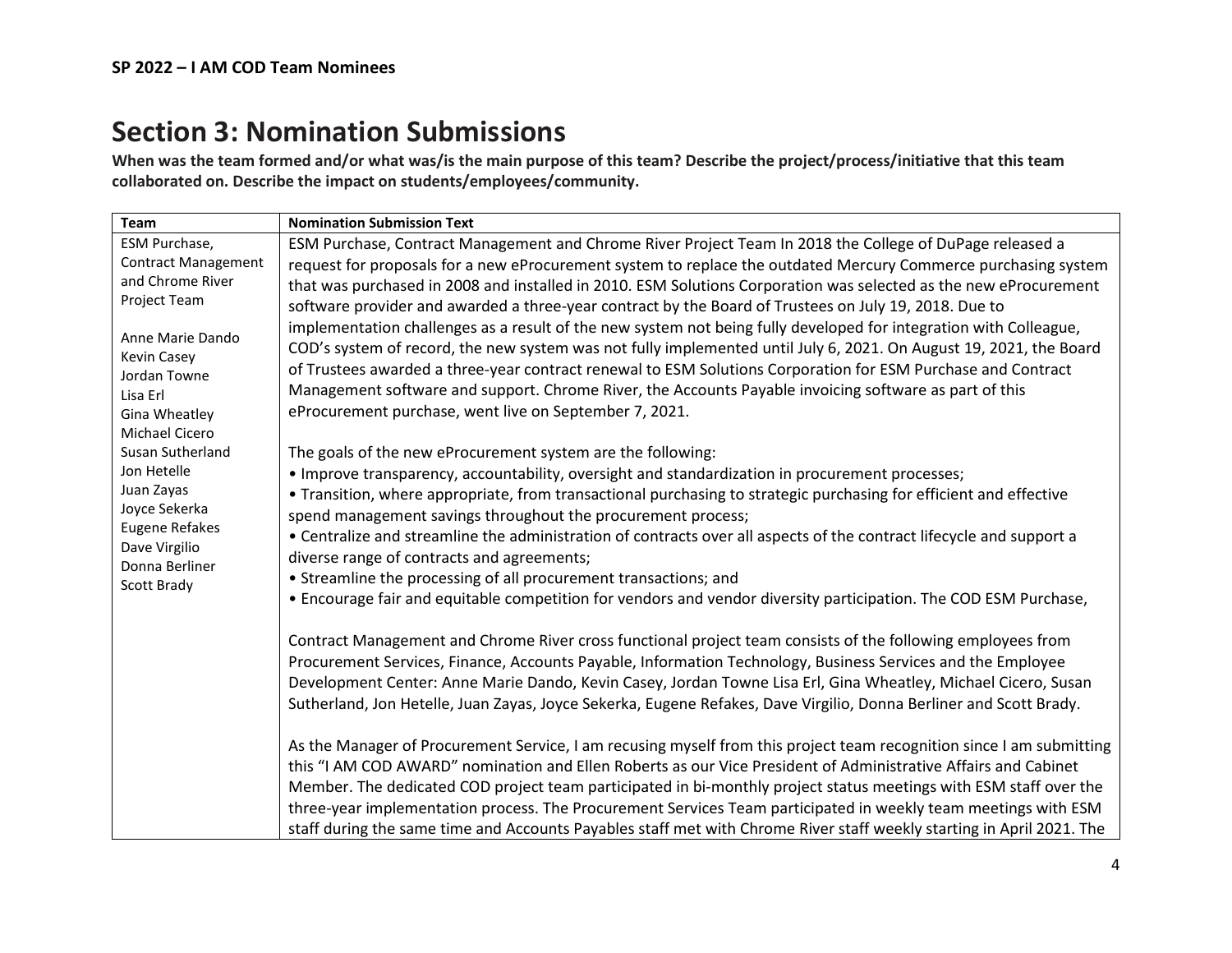Procurement Services Team, Accounts Payables Team and Business Services employee Lisa Erl began meeting with Gina Wheatley with the EDC in April 2021 to begin planning and the recording of training videos for the successful training rollout.

This same team also participated in two scheduled "drop-in sessions" via Zoom for staff to provide a brief introduction of the system to ESM users, who were also able to ask questions. Both sessions were well attended and gave users a sense of relief with the new system rollout. Gina Wheatley served as our Training Rollout Project Team Leader. Gina's dedication and leadership skills led our team while directing the training recording sessions that are all currently available in Cornerstone. All these team meetings consisted of project status updates, troubleshooting and testing with the final goal for "Go Live" on July 6, 2021. I can't even begin to detail the thousands of hours of staff time for all of these dedicated team members that demonstrated teamwork and the commitment to this project rollout that were completed behind the scenes for testing, troubleshooting, collaboration and training required for the software to be released on the scheduled date.

Everyone was completely focused on the "Go Live" date of July 6, 2021 while continuing to tirelessly work behind the scenes. While the project teams continue to meet in FY2022 in order to continue working out some minor bugs, ESM still has some integration errors with the Vendor Management System, hopefully to be released in the near future. All the above referenced tasks were completed while still providing procurement support in Mercury Commerce with 95% spend goals trying to be completed by departments and the retirement of Mercury Commerce on June 23, 2021. This team exemplifies responsibility, service excellence and exceptional performance with the end goal being reached for the July 6, 2021 rollout of ESM Purchase and Contract Management Systems. I am proud to be a member of this dedicated team and look forward to continuing working with everyone in order to complete the final phases of this software implementation for ESM Vendor Management and ESM Source.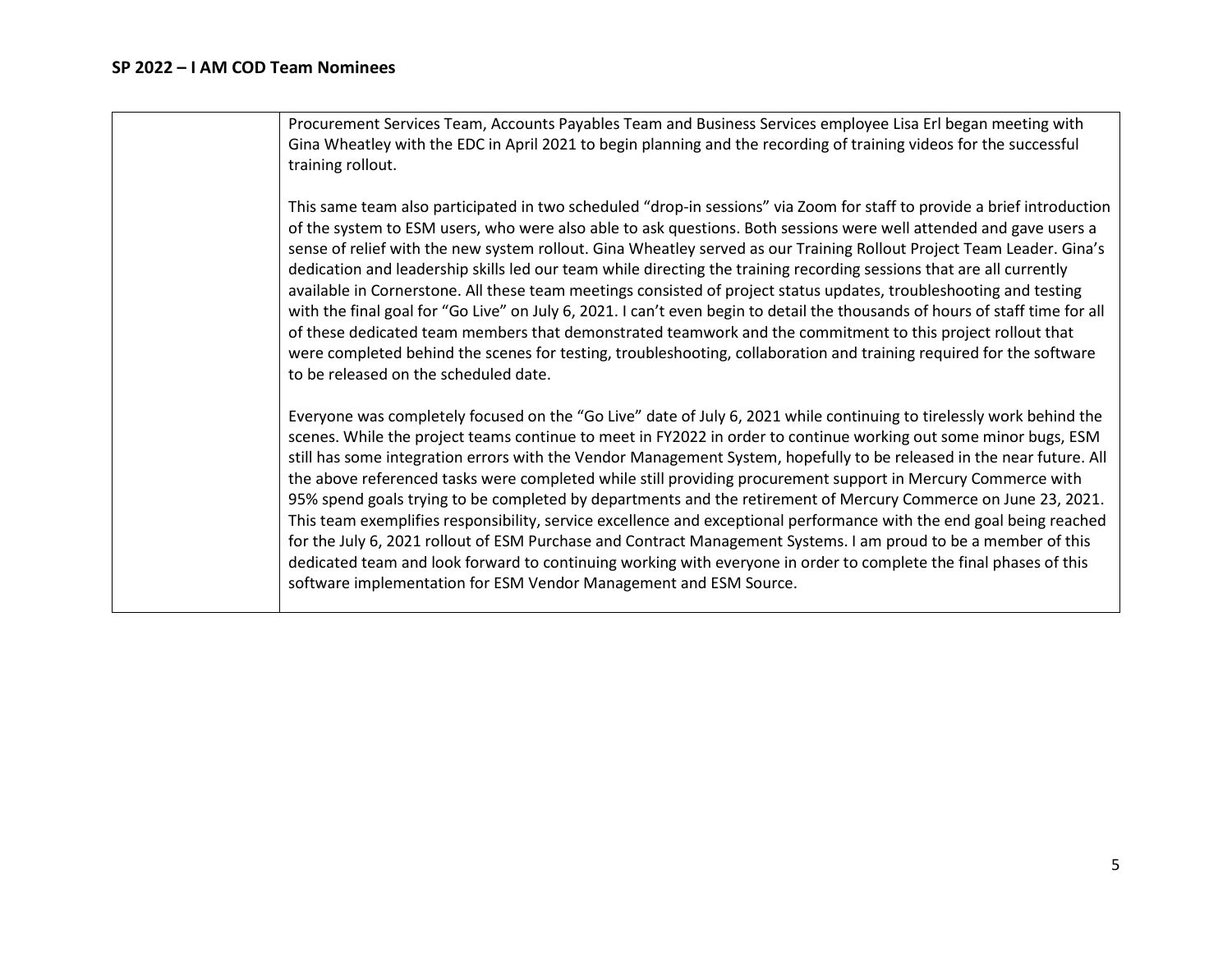| <b>Team</b>                                                  | <b>Nomination Submission Text</b>                                                                                                                                                                                                                                                                                                                                                                                                                                                |
|--------------------------------------------------------------|----------------------------------------------------------------------------------------------------------------------------------------------------------------------------------------------------------------------------------------------------------------------------------------------------------------------------------------------------------------------------------------------------------------------------------------------------------------------------------|
| <b>Horticulture Team</b><br><b>Brian Clement</b><br>Amy Hull | This team of horticulture professionals worked alongside the DuPage County Jail to offer sustainable agriculture<br>classes to people experiencing incarceration. It is through Brian Clement and Amy Hull's leadership that Connie<br>Kollmeyer was able to design an exceptional, ground-breaking curriculum, that uplifted the morale and passion of<br>these incarcerated students. For two semesters, the incarcerated students were able to earn COD college credit, while |
| Connie Kollmeyer<br><b>Martin Bartz</b>                      | enjoying Zoom classes in a traditional lecture format, as well as a hands-on lab where they farmed outside the Jail and<br>donated the produce to the food bank.                                                                                                                                                                                                                                                                                                                 |
|                                                              | The sustainable agriculture class gave incarcerated students a new look at life, and as I was grading their final exams,<br>they all received A's. They LOVED the material, and their retention is a testament to the value of this project.<br>Congratulations to Brian, Amy, and Connie for designing and facilitating an amazing class for a vulnerable population<br>and personifying the College. Your work has made DuPage County a better place, and we recognize how you |
|                                                              | championed the mission and vision of COD within and outside the College.                                                                                                                                                                                                                                                                                                                                                                                                         |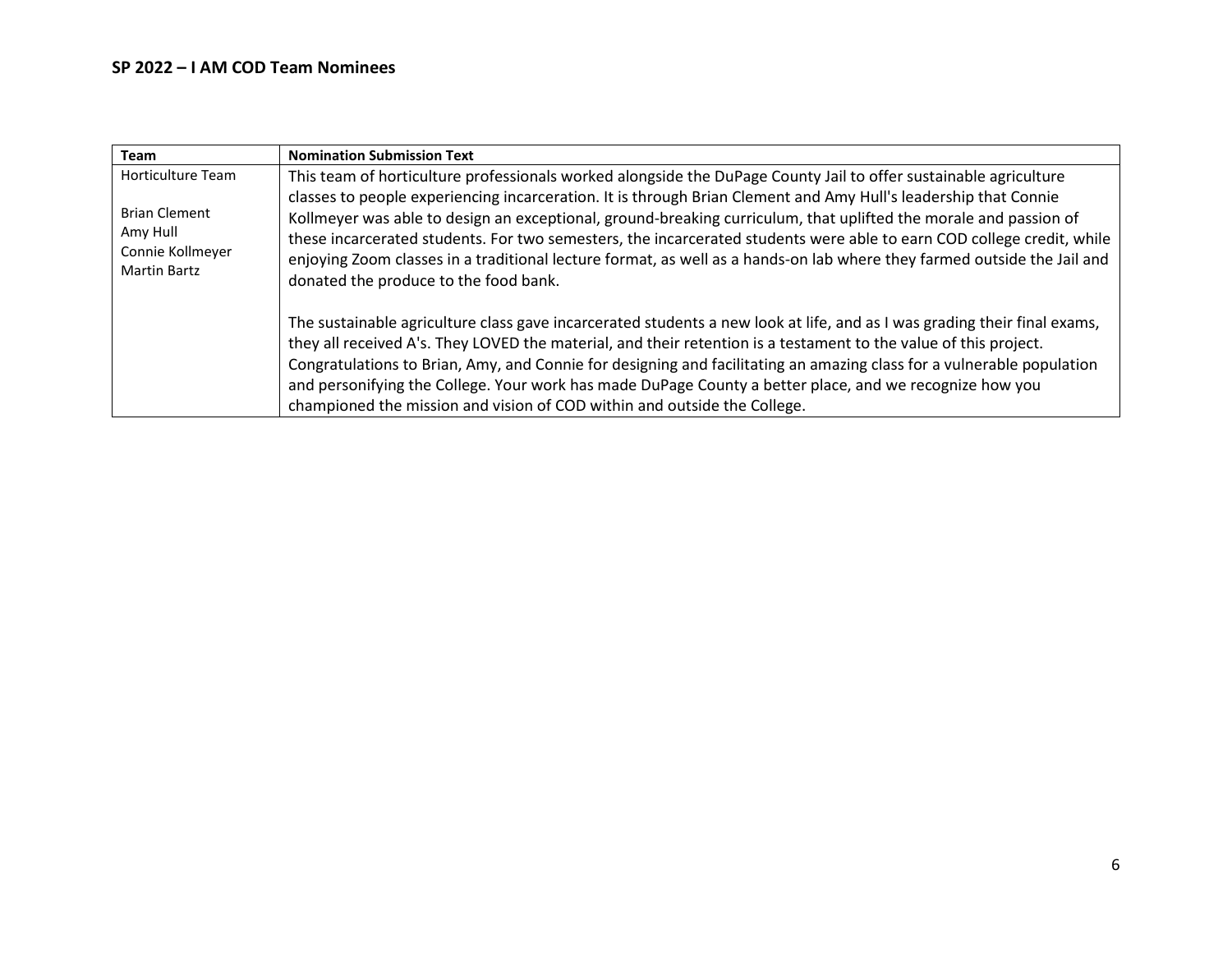| Team                         | <b>Nomination Submission Text</b>                                                                                                                                                                                  |
|------------------------------|--------------------------------------------------------------------------------------------------------------------------------------------------------------------------------------------------------------------|
| <b>Higher Emergency</b>      | The Higher Emergency Education Relief Fund (HEERF)/ Governor's Emergency Education Relief (GEER) team was                                                                                                          |
| Education Relief Fund /      | assembled prior to my joining COD. So, I don't have the exact date. The committee was assembled to determine how,                                                                                                  |
| Governor's Emergency         | when and who to allocate the HEERF (Higher Education Emergency Relief Act) & GEER (Governor's Emergency                                                                                                            |
| <b>Education Relief team</b> | Education Relief) funds to. To help support the college and our students through the pandemic, the College of DuPage                                                                                               |
| Diana Del Rosario            | received over \$67 million dollars from the Federal & State government. The HEERF committee was tasked with                                                                                                        |
| Dave Virgilio                | formulating a plan on how to best allocate these funds to the institution and to our students.                                                                                                                     |
| Michelle Resnick             |                                                                                                                                                                                                                    |
| Marcia Frank                 | The guidance from the Department of Education about how to allocate these funds changed several times over the                                                                                                     |
| Diana Christopher            | past year and a half and the HEERF committee had to pivot each time to ensure we were in compliance with how and                                                                                                   |
| Nishia Ikezoe Heard          | who we awarded the funding to. The committee has met frequently (sometimes weekly & sometimes bi-weekly) to                                                                                                        |
| Dan Deasy                    | ensure we are being good stewards of the funds and to ensure that we are supporting as many students as possible.                                                                                                  |
| Melissa Doguim               | The HEERF & GEER funds are considered emergency sources of funding as a result of the pandemic. So, this was the                                                                                                   |
|                              | first time the institution was tasked with overseeing such a large source of 'emergency funding'.                                                                                                                  |
|                              | Therefore, policies, procedures and processes had to be built from scratch. The HEERF committee insured websites                                                                                                   |
|                              | were created, applications were built, outreach was conducted & marketing materials were produced to educate the                                                                                                   |
|                              | community as much as possible about the HEERF funds. Additionally, some members of the committee had to work                                                                                                       |
|                              | on the system setup to ensure the funds were disbursed accurately and other members were tasked with reporting                                                                                                     |
|                              |                                                                                                                                                                                                                    |
|                              |                                                                                                                                                                                                                    |
|                              | information about the HEERF funds back to the Department of Education and the State of Illinois. The committee still<br>has over \$14 million in funds to oversee. So, the work of the committee is still ongoing. |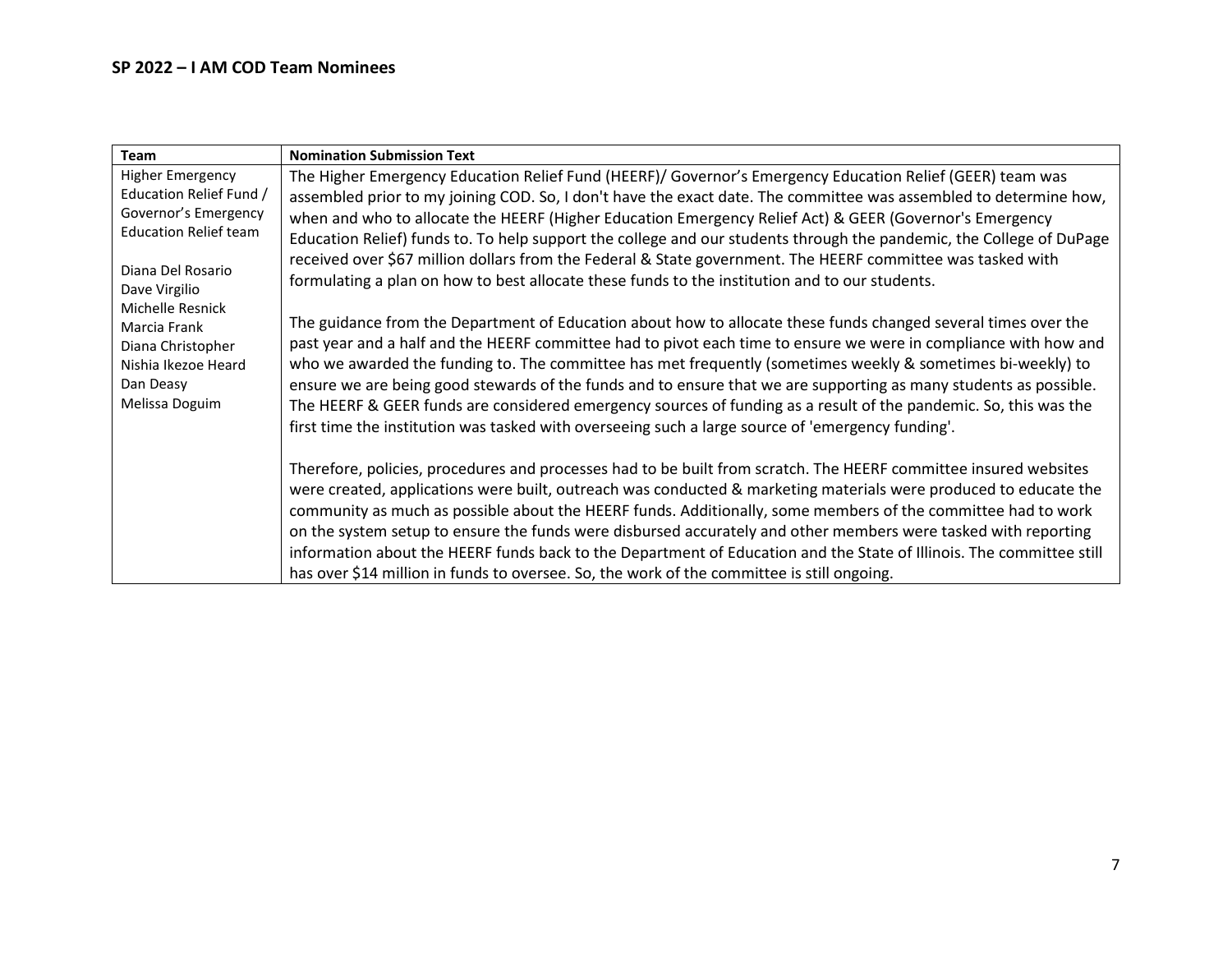### **SP 2022 – I AM COD Team Nominees**

| Team                               | <b>Nomination Submission Text</b>                                                                                                                                                                                                                                                                                                                                                                                                                                                                                                                                                                                                                                                                                                                                             |
|------------------------------------|-------------------------------------------------------------------------------------------------------------------------------------------------------------------------------------------------------------------------------------------------------------------------------------------------------------------------------------------------------------------------------------------------------------------------------------------------------------------------------------------------------------------------------------------------------------------------------------------------------------------------------------------------------------------------------------------------------------------------------------------------------------------------------|
| IT Office Classroom                | I would like to nominate my team of Scott Fencl and Ernest Moore for the I AM COD Award. Before, during and since                                                                                                                                                                                                                                                                                                                                                                                                                                                                                                                                                                                                                                                             |
| Technology                         | the pandemic Scott and Ernest have exemplified the true meaning of the I AM COD award. During the pandemic, both                                                                                                                                                                                                                                                                                                                                                                                                                                                                                                                                                                                                                                                              |
| Scott Fencl<br><b>Ernest Moore</b> | Scott and Ernest have helped other teams within IT while still maintaining to do their own job functions. Scott and<br>Ernest helped on the student helpdesk, and Ernest still continues to do so. Scott and Ernest helped the regular IT<br>helpdesk team when they needed additional support. Scott and Ernest also helped our hardware team when they<br>needed help in setting up new computer classrooms.                                                                                                                                                                                                                                                                                                                                                                |
|                                    | Scott and Ernest also reimaged over 600 student loaner laptops for students to use at home to attend online classes,<br>and they continue to reimage student loaner laptops when the need arises. Scott and Ernest have also dealt with over<br>300 hot spots for students to use at home. They also had to contend with the new smartprint system coming in and<br>getting computer classrooms ready with the new smartprint system. While all of the above was happening, Scott and<br>Ernest also had to get classrooms ready for the classes that were starting to meet on campus. Scott and Ernest have<br>been coming to campus ever since it has been safe to do so. They started coming on campus 2 or 3 days a week and<br>then this morphed into all 5 days a week. |
|                                    | All the while with no hesitation, a can-do attitude and a smile on their faces. Scott and Ernest have gone above and<br>beyond during this very different and difficult time. Scott and Ernest, working together during this time, provided<br>excellent service to our students, faculty and staff, and are to be commended. Being a part of this team, serving the<br>students, faculty, staff and community members with excellence and high performance; has been very gratifying and<br>humbling. Thank You for your time and attention.                                                                                                                                                                                                                                 |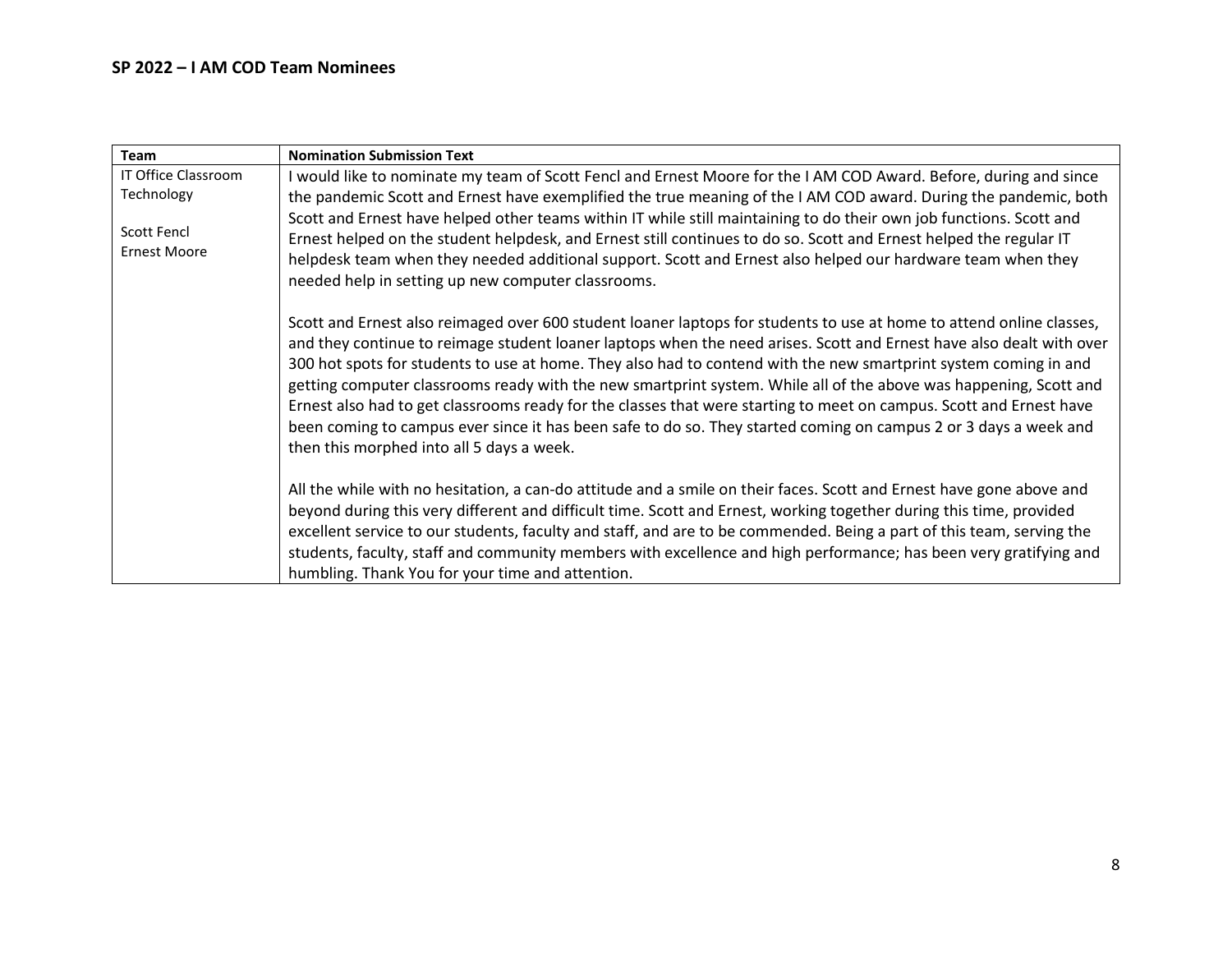| <b>Team</b>                                                                                                                                                                                                       | <b>Nomination Submission Text</b>                                                                                                                                                                                                                                                                                                                                                                                                                                                                                                                                                                                                                                                                                                                                                                                                                                                                                                                                    |
|-------------------------------------------------------------------------------------------------------------------------------------------------------------------------------------------------------------------|----------------------------------------------------------------------------------------------------------------------------------------------------------------------------------------------------------------------------------------------------------------------------------------------------------------------------------------------------------------------------------------------------------------------------------------------------------------------------------------------------------------------------------------------------------------------------------------------------------------------------------------------------------------------------------------------------------------------------------------------------------------------------------------------------------------------------------------------------------------------------------------------------------------------------------------------------------------------|
| <b>Chaparral Fitness</b><br><b>Matt Cousins</b><br>John Pangan<br>Diane Olsen<br>William Fajkus<br>Dana Graczyk<br>Jeannine Beilfuss<br>Abe Quintero<br>Claudia Garcia-Ortega<br><b>Gina Tanglis</b><br>Ian Welsh | I am nominating the team at Chaparral fitness for their continued delivery of Service Excellence to the college<br>community. I have been going to Chaparral Fitness for many years now and I am always greeted by friendly and polite<br>employees. They always keep the facility clean and are more than willing to help members with health and exercise<br>related questions.<br>They have intervened when they see someone exercising in an unsafe manner and freely give their time to teach<br>others on best practices when it comes to fitness. During the pandemic, they worked hard to create videos for the<br>community to stay healthy and safe at home while the college and its facilities were closed to the public. I personally<br>worked with them on this project and they were giving of their time and expertise for the community in need. And<br>they continue to create and provide programming for the college community to stay healthy. |
|                                                                                                                                                                                                                   | Also, now that the facility is open, they have increased the amount of cleaning and sanitizing supplies and are<br>constantly wiping down the equipment and changing out towels. I feel very safe going there. Special shout out to<br>Diane who has helped answer numerous fitness related questions for me and Jeannine who always greets myself and<br>others with her kind and welcoming attitude. Going to Chap Fitness is one of the best parts of my day!                                                                                                                                                                                                                                                                                                                                                                                                                                                                                                     |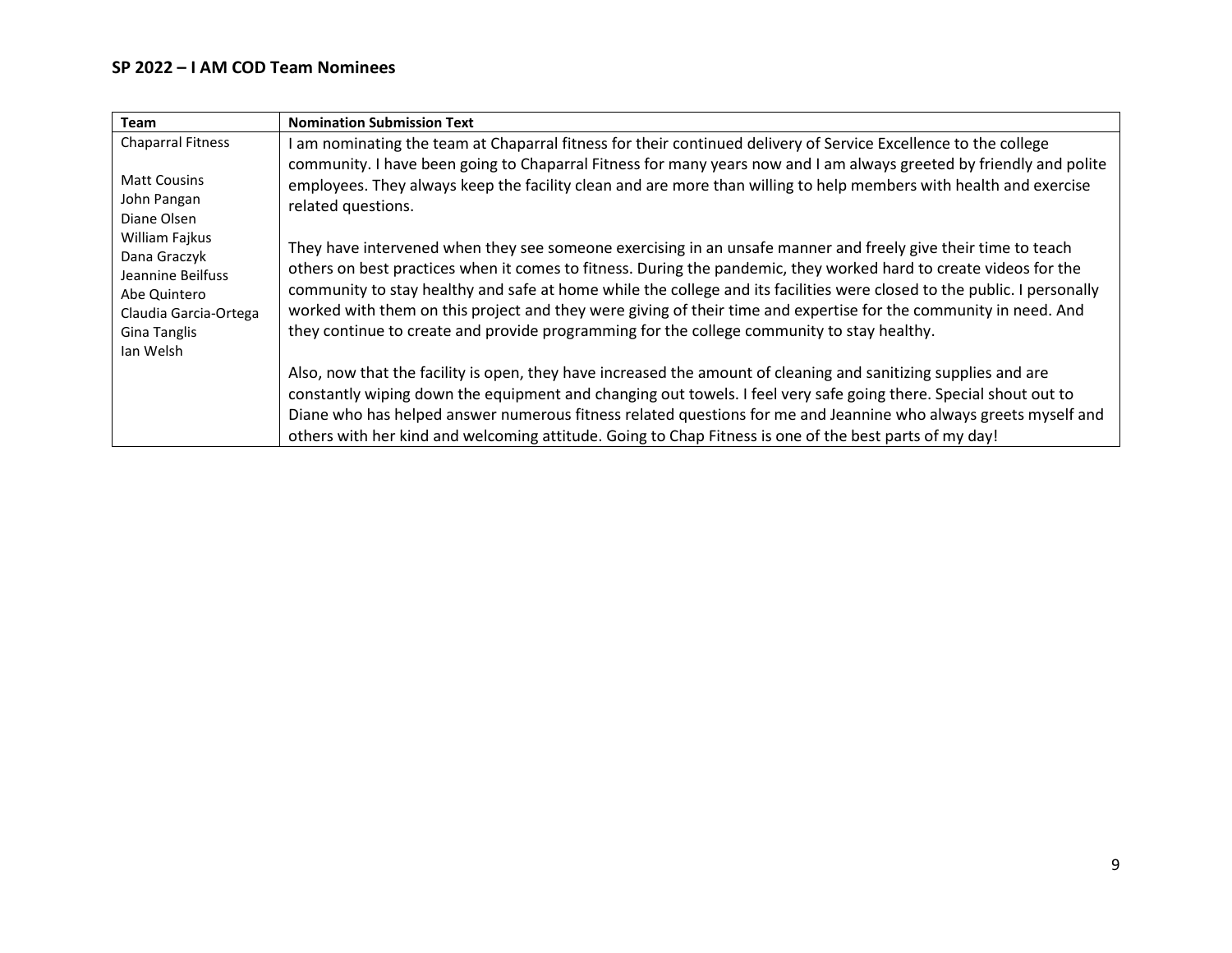| Team                                                                                                    | <b>Nomination Submission Text</b>                                                                                                                                                                                                                                                                                                                                                                                                                                                                                                                                                                                                                                                                          |
|---------------------------------------------------------------------------------------------------------|------------------------------------------------------------------------------------------------------------------------------------------------------------------------------------------------------------------------------------------------------------------------------------------------------------------------------------------------------------------------------------------------------------------------------------------------------------------------------------------------------------------------------------------------------------------------------------------------------------------------------------------------------------------------------------------------------------|
| Counseling, Advising<br>and Transfer Services<br>Programming<br>Committee<br>Laura Kaslow<br>Amal Jared | am very pleased to nominate the Counseling, Advising, and Transfer Services PROGRAMMING COMMITTEE for the I<br>AM COD TEAM AWARD. Since COVID 19, all of the departments at College of Dupage have done a great deal of<br>pivoting to meet the needs of students. Counseling, Advising and Transfer Services is no exception. So far, we've had<br>over 25,000 student appointments in 2021. These appointments occurred in-person, through Zoom, or over the<br>phone. In addition, counselors and advisors responded to over 19,000 emails from students. Our students come to us<br>for academic, personal, and career counseling. It would be impossible to effectively serve this amount of students |
| <b>Wendy Thorup-Pavlick</b><br>Laura Nenninger<br>Dana Thompson<br><b>Steve Gustis</b><br>Carla Johnson | without intentional and innovative programming and varying modalities to meet the needs of our diverse student<br>population.<br>The Counseling, Advising and Transfer Services PROGRAMMING COMMITTEE continues to make sure we are doing<br>our best to reach and serve our students by creating effective systems, procedures, and timely programming. Figuring<br>out how to best meet the needs of our new and returning students is like doing a 10,000 piece jigsaw puzzle,                                                                                                                                                                                                                          |
|                                                                                                         | especially since Covid. Putting a jigsaw together requires patience, foresight, and vision.<br>Through the use of data, creative and innovative thinking, and feedback from students and fellow colleagues, our<br>Programming Committee determines how to meet students' needs with different modalities and services that are<br>designed to help our students succeed. This committee is constantly seeking ways to improve the student experience<br>as it relates to our Counseling, Advising, and Transfer Services. They do not settle for "status quo"--instead, this                                                                                                                              |
|                                                                                                         | committee strives for excellence and makes innovative programmatic changes for these changing times.                                                                                                                                                                                                                                                                                                                                                                                                                                                                                                                                                                                                       |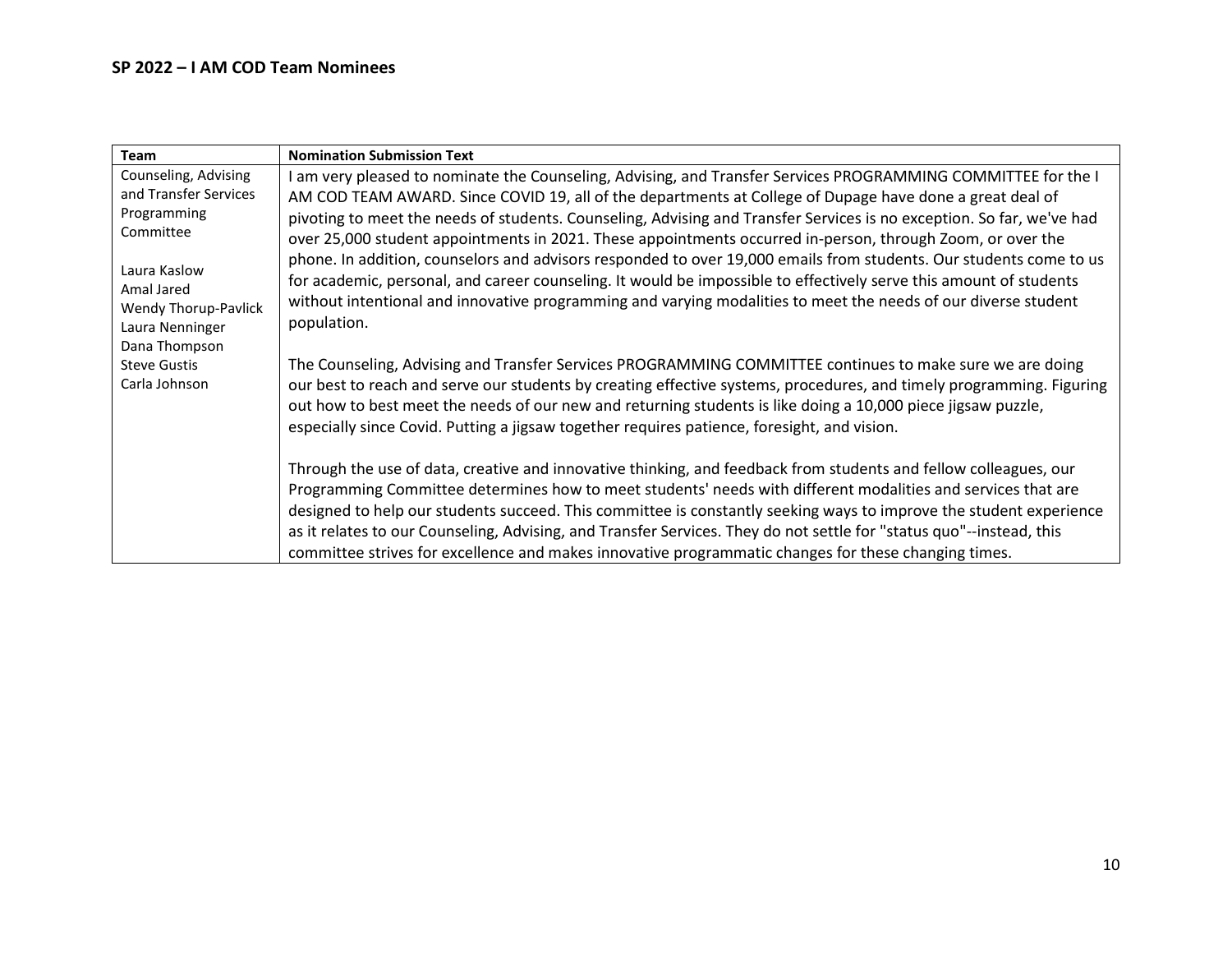### **SP 2022 – I AM COD Team Nominees**

| Team                                           | <b>Nomination Submission Text</b>                                                                                                                                                                                                                                                                                                                                                                                                                                                                                                                                                                                                                                                                                                                         |
|------------------------------------------------|-----------------------------------------------------------------------------------------------------------------------------------------------------------------------------------------------------------------------------------------------------------------------------------------------------------------------------------------------------------------------------------------------------------------------------------------------------------------------------------------------------------------------------------------------------------------------------------------------------------------------------------------------------------------------------------------------------------------------------------------------------------|
| <b>Testing/Virtual Testing</b>                 | The Testing Center and Virtual Testing Center has provided so much diverse and well-appreciated support to me for                                                                                                                                                                                                                                                                                                                                                                                                                                                                                                                                                                                                                                         |
| Center Team                                    | the past two years. Teaching online has been a radical shift, both for me and for my students. Maintaining the                                                                                                                                                                                                                                                                                                                                                                                                                                                                                                                                                                                                                                            |
| **See appendix for full<br>list of team names. | integrity of exams as assessments of a student's own comprehension of material has been very difficult in my field as<br>students take exams online with all the assistance of the web luring them.                                                                                                                                                                                                                                                                                                                                                                                                                                                                                                                                                       |
|                                                | Having help proctoring my exams online has been invaluable, in terms of having eyes on the students, checking their<br>nearby material and workspaces, and setting up zoom rooms with break-out rooms. Even though the testing center<br>isn't proctoring online exams this semester seeing it done last semester helped me a great deal this semester. In<br>addition, I have use the Virtual Testing Center to reschedule exams for students who have needed accommodations<br>through CAA, something that would be been incredibly difficult to arrange on my own.                                                                                                                                                                                     |
|                                                | The Testing Center has also helped me administer tests to my in-person students who have missed material for<br>medical reasons and to students with a variety of accommodations. Faculty have had to become much more flexible<br>in their assessments, and the Testing Center has provided the most support to me through this change. This has also<br>impacted my students in a very positive way because when they tell me that they require an accommodation for an<br>exam, or they won't be able to take an exam for medical reasons, I can put their mind at rest and we can start<br>planning for the accommodation because I know the Testing Center can help whether students are taking exams later,<br>in modified environments, or online. |